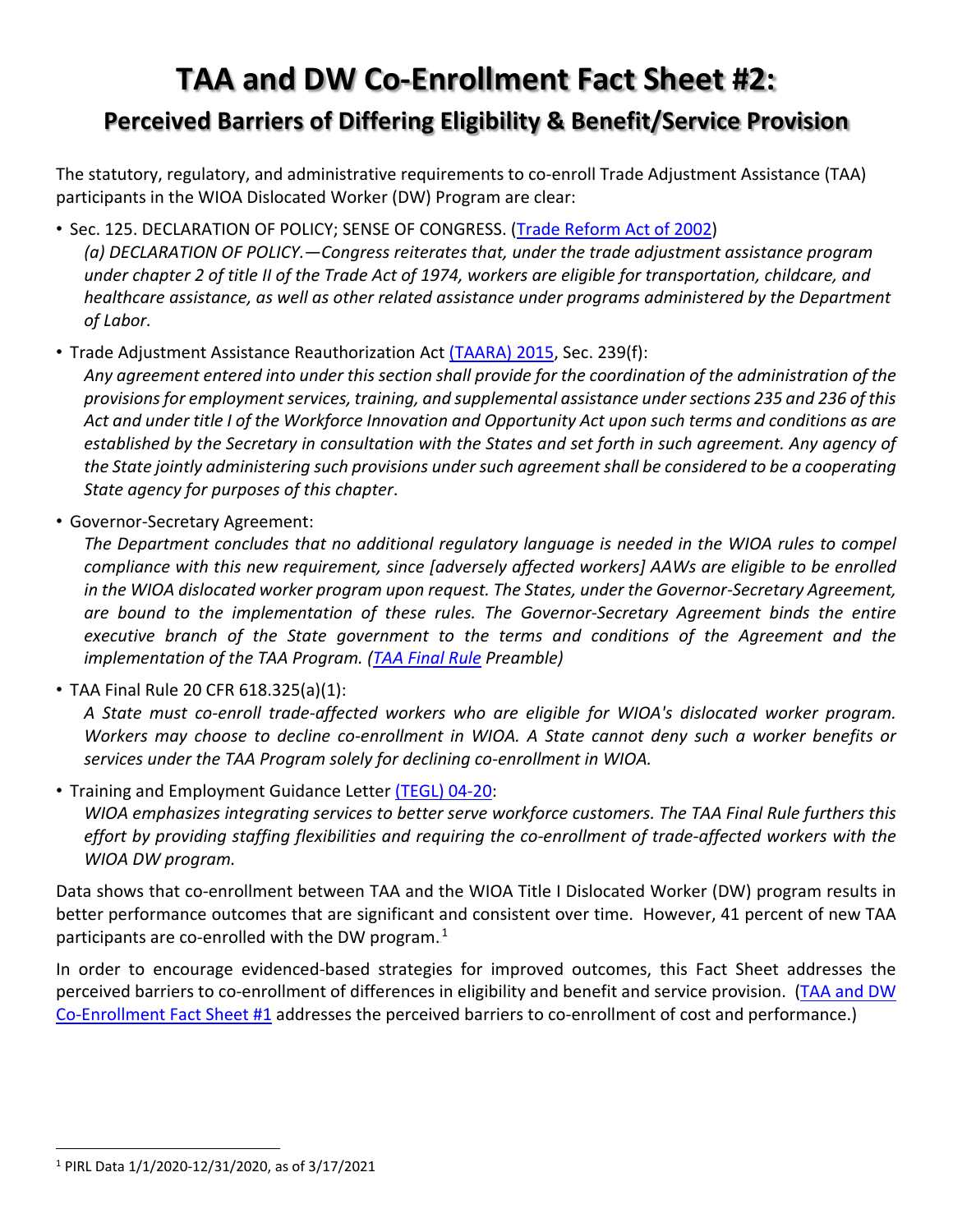## **Eligibility and Benefit and Service Provision Table**

| <b>Eligibility Requirement</b>  | <b>DW</b> | <b>TAA</b> | <b>Comment</b>                                          |
|---------------------------------|-----------|------------|---------------------------------------------------------|
| for Program/Service             | Program   | Program    |                                                         |
| <b>TAA Certified Worker</b>     |           |            | Only those workers who are covered by a certified       |
| Group                           |           |            | petition are eligible.                                  |
| Selective Service               |           |            | TAA does not have this requirement, but non-            |
|                                 |           |            | compliance with Selective Service is extremely rare.    |
|                                 |           |            | Individuals can register with the Selective Service     |
|                                 |           |            | and be eligible to enroll in the WIOA DW program.       |
| <b>Requires Birth</b>           |           |            | Neither program requires individuals to present their   |
| Certificate                     |           |            | birth certificates to be eligible to receive services.  |
|                                 |           |            | However, for the TAA program, documentation is          |
|                                 |           |            | needed to prove the individual's age and eligibility to |
|                                 |           |            | work in the United States.                              |
| Assessment                      |           |            | Both programs require an assessment to provide          |
|                                 |           |            | services. Furthermore, the assessments are not          |
|                                 |           |            | duplicative and the TAA assessment can build off of     |
|                                 |           |            | the DW assessment.                                      |
| Training - 6 Criteria for       |           |            | These criteria for approving training are required for  |
| <b>TAA Training Eligibility</b> |           |            | TAA, but also represent a best practice approach in     |
|                                 |           |            | determining appropriate training for an individual.     |
| Training - Requires Use         |           |            | TAA must allow training through non-ETPL training       |
| of WIOA Eligible                |           |            | vendors. However, many training vendors are             |
| <b>Training Provider List</b>   |           |            | already on the ETPL, so many TAA participants           |
| (ETPL)                          |           |            | receive training from ETPL vendors. In addition, DW     |
|                                 |           |            | is not required to pay for any part of training for     |
|                                 |           |            | participants who are co-enrolled with TAA.              |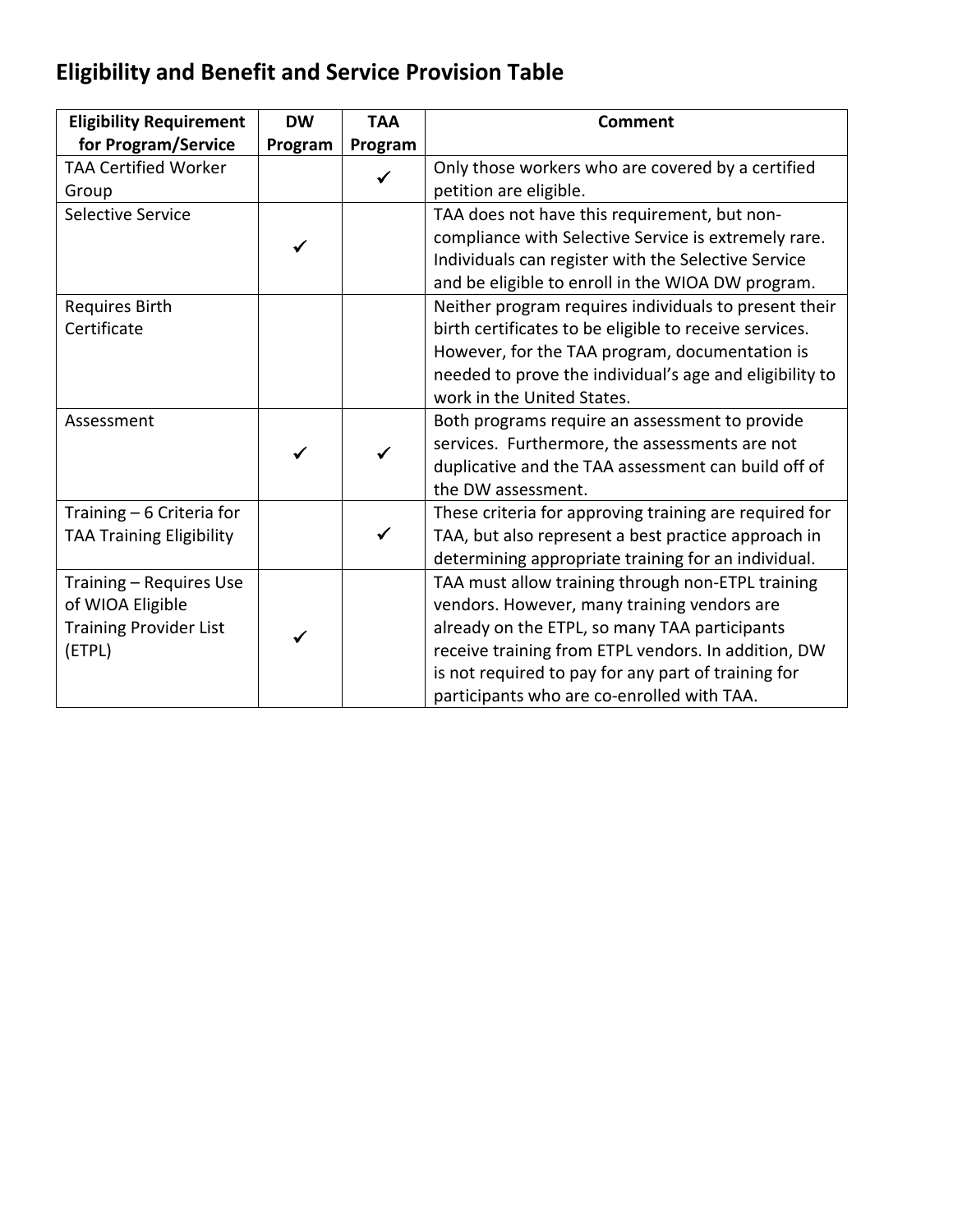# **Scenarios**

#### **Perceived Barrier #1:** *Differing Eligibility and Regulatory Requirements*

Discussion: There are numerous differences between WIOA and TAA program requirements for qualifying for various types of reemployment assistance. For example, there are differences in training approval criteria, availability and amounts of job search allowances, availability and amounts of relocation allowances, income support eligibility criteria, and different supportive services. Other differences between the TAA Program and WIOA include the availability and amounts of training funds and rules for reimbursing travel expenses.

Solution(s): States should ensure that local workforce staff possess a basic understanding of the TAA program, including similarities and differences with WIOA and other partner programs. States are encouraged to establish policies that support the needs of all dislocated workers, including those impacted by trade, and to promote goals for seamless service delivery.

Coordination between partner programs to develop a common framework or tools for customers may have a positive impact. Products or tools may be developed using TAA case management and employment funds. States should also consult with their Regional Office for guidance on additional allowable activities that can be supported with TAA funding.

#### **Perceived Barrier #2:** *Different Case Management and Financial Management Information Systems (MIS) Across Programs*

Discussion: State agencies and local areas often have a separate MIS for the TAA Program and for other comparable programs such as WIOA, and sometimes even between various program benefit components within these programs. This can make it difficult for staff from different programs to effectively coordinate case management efforts and expenditures. Separate MIS sends a message that the TAA and WIOA programs are distinct, segregated, and that true seamless integration is not a priority.

Solution(s): A common MIS promotes the one system concept in a very tangible way. Further, it may be the most effective means of promoting and supporting the seamless integration of services and co-enrollment. The PIRL reporting system was designed to allow participant information to be kept on one system. Where state policy does not allow for this, program staff may coordinate through other means.

Aside from integrating reporting systems, ensuring frequent communication between program staff occurs on the co-enrolled participants (such as weekly huddles) can help ensure participant success.

#### **Perceived Barrier #3:** *Multiple Eligibility Documents and Paperwork*

Discussion: Separate eligibility documents are burdensome to customers and staff, and reinforce the notion of separate delivery systems.

Solution(s): A combined applicant/participant and financial management system is the ideal solution. An alternative would be to have a common application with common data elements that meet the reporting needs of all required partners.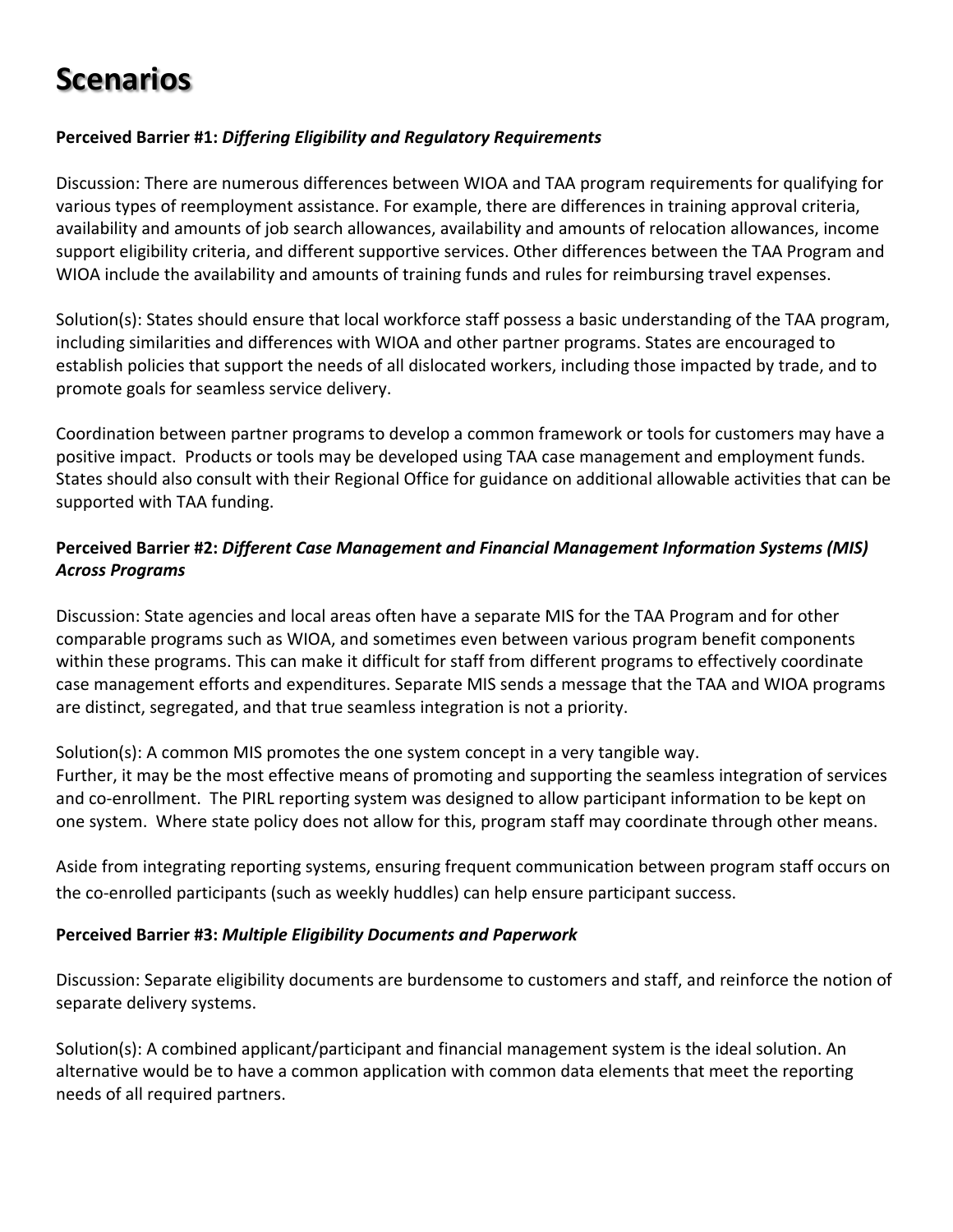#### **Perceived Barrier #4:** *Different Assessment Systems and Individual Employment Plans*

Discussion: Partner programs within the One-Stop system may have different types of assessment instruments that can result in participants undergoing multiple rounds of assessment. Additionally, partners do not always share the same definition of assessment. For some it is a very specific *instrument*, which has to be administered and scored, while for others it is more of a *process* of goals, needs, and/or skills identification. Even when there may be general agreement on the definition and purposes of assessment, there may be substantial differences of opinion regarding the results of the assessment. In addition, programs may have a specific or required format for an Individual Employment Plan (IEP) or Reemployment Plan.

Solution(s): It is critical that the partners work together to develop a common understanding of what the assessment should *achieve*, and the appropriate mechanisms for obtaining that information. A next step toward integration could be the acceptance of partners' assessments or IEPs, and the elimination of redundant assessment or IEP steps. Additionally, assessment and IEP processes for co-enrollments should be addressed in appropriate State and local memoranda of understanding. Finally, the ideal solution would be the adoption of common assessment and IEP instruments that fulfill the requirements, needs and objectives of all partners.

#### **Perceived Barrier #5:** *Co-Enrolling TAA Participants Reduces Resources for Other Dislocated Workers*

Discussion: Some believe that the best way to serve dislocated workers as a whole is to refrain from practices such as co-enrollment. For example, even though TAA Program participants come with access to training funds and income support, from the perspective of some, providing services at the WIOA Title I level to co-enrolled TAA participants is a drain on available staff resources.

In the past, case management was considered an administrative expense for TAA Program participants. As a result, TAA Program funds could not be used to fund these services. However, since the 2009 amendments, costs for case management can be charged to TAA Program funds, but many states have failed to adjust their service models to take advantage of these funds.

Solution(s): Early intervention is critical to effectively serve dislocated workers, including those who are eligible for TAA. Given the delay caused by the TAA group eligibility process, co-enrolling TAA eligible workers in the DW program helps ensure expedited employment services, including training assessments. Case management and early intervention services increase customer service and lead to more positive outcomes. In addition, the current TAA Program requires that states spend at least five percent of their TAA Program funds for employment and case management activities. There is no maximum percent that can be expended on these activities.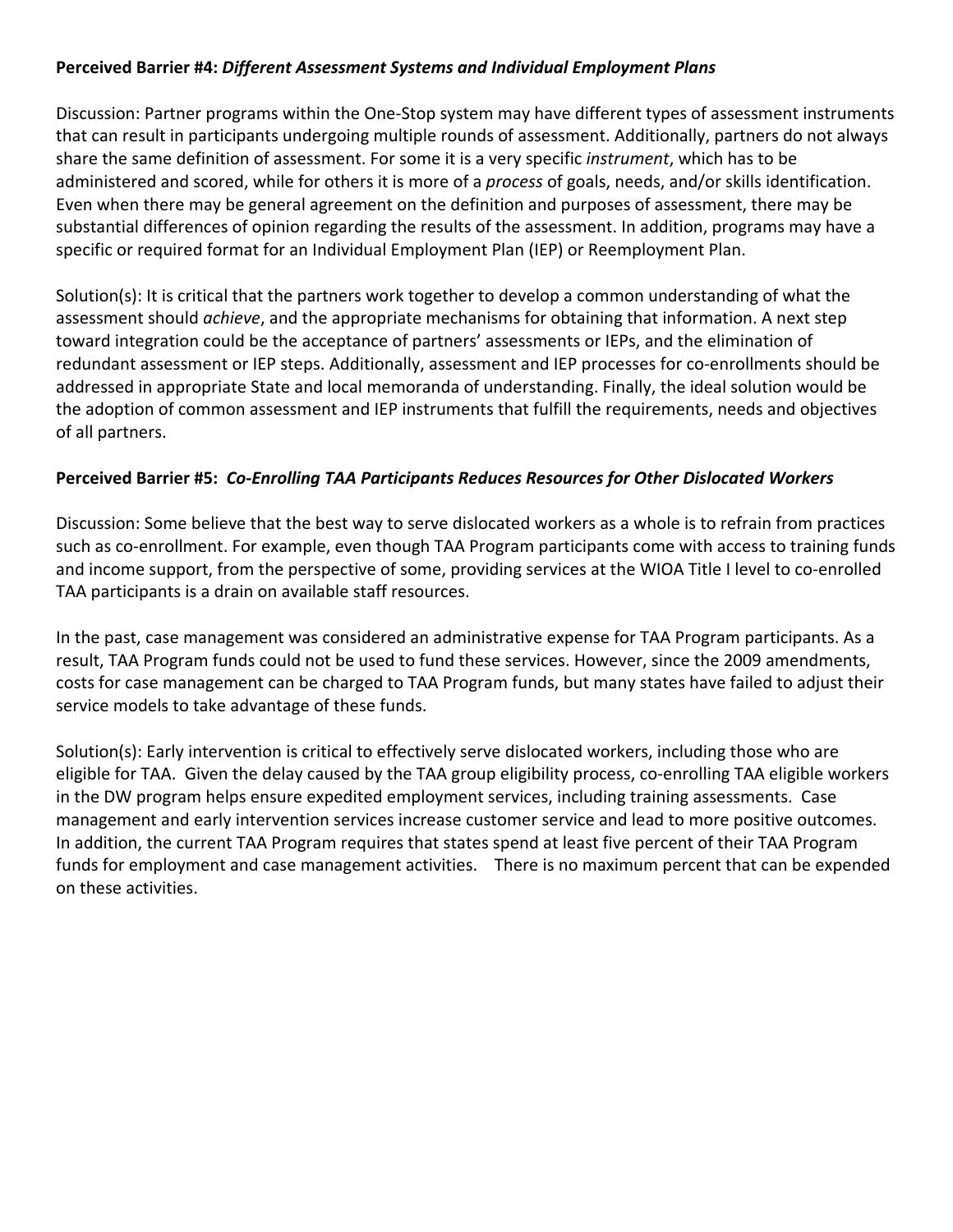#### **Perceived Barrier #6:** *Lack of Sufficient TAA Program Funding to Provide Necessary Staff at the Local and State Levels*

Discussion: Trade-affected workers may require more staff intensive services, e.g., job search assistance, relocation assistance, training, and follow-up. Service levels vary widely depending upon the available staff to provide these services to trade-affected workers.

Solution(s): TAA provides funding for employment and case management services. TAA funds are also used to support infrastructure and One-Stop operating costs. Local agreements should be established among the One-Stop partners that increase communication and include arrangements for cost pooling to enable utilization of other funding sources. The funding matrix available in the attachment to TEGL No. 15-12 provides some explanation of what benefits and services each funding stream may be used to provide. States should also consult with their Regional Office for guidance on additional allowable activities that can be supported with TAA funding.

A minimum of five (5) percent of TAA Program funds must be used for case management and employment services, but no maximum exists. This flexibility allows states to leverage program funds in a manner that may be customized for a variety of program needs.

#### **Perceived Barrier #7:** *Lack of TAA Program Knowledge at Comprehensive One-Stop Centers or Affiliate One-Stop Centers*

Discussion: The requirements of a comprehensive One-Stop center include making TAA services accessible to customers. A lack of adequate staff training and information may result in insufficient information being provided to trade-impacted workers and incorrect eligibility determinations being made.

Solution(s): According to 618.305, the TAA Program is a required One-Stop partner under the WIOA statute and regulations. As a WIOA required partner, the TAA Program is responsible for providing access to TAA benefits and services to adversely affected workers through the AJC network. Under WIOA and the Trade Act, states must integrate TAA services into their one-stop delivery system; provide rapid response and appropriate career services to worker groups on whose behalf a petition has been filed; and disseminate benefit information that provides workers an accurate understanding of the TAA Program's benefits and services in such a way that it is transparent to the worker applying for them. CSAs must also use their state's AJCs as the main point of contact for participant intake and delivery of TAA benefits and services.

Staff at comprehensive One-Stop and affiliate sites should have sufficient information and training to recognize potential eligibility for various partner program(s). Several States have developed reference and training materials to assist with co-enrollment. TAA Case Management funds are also available for providing this training to improve case management.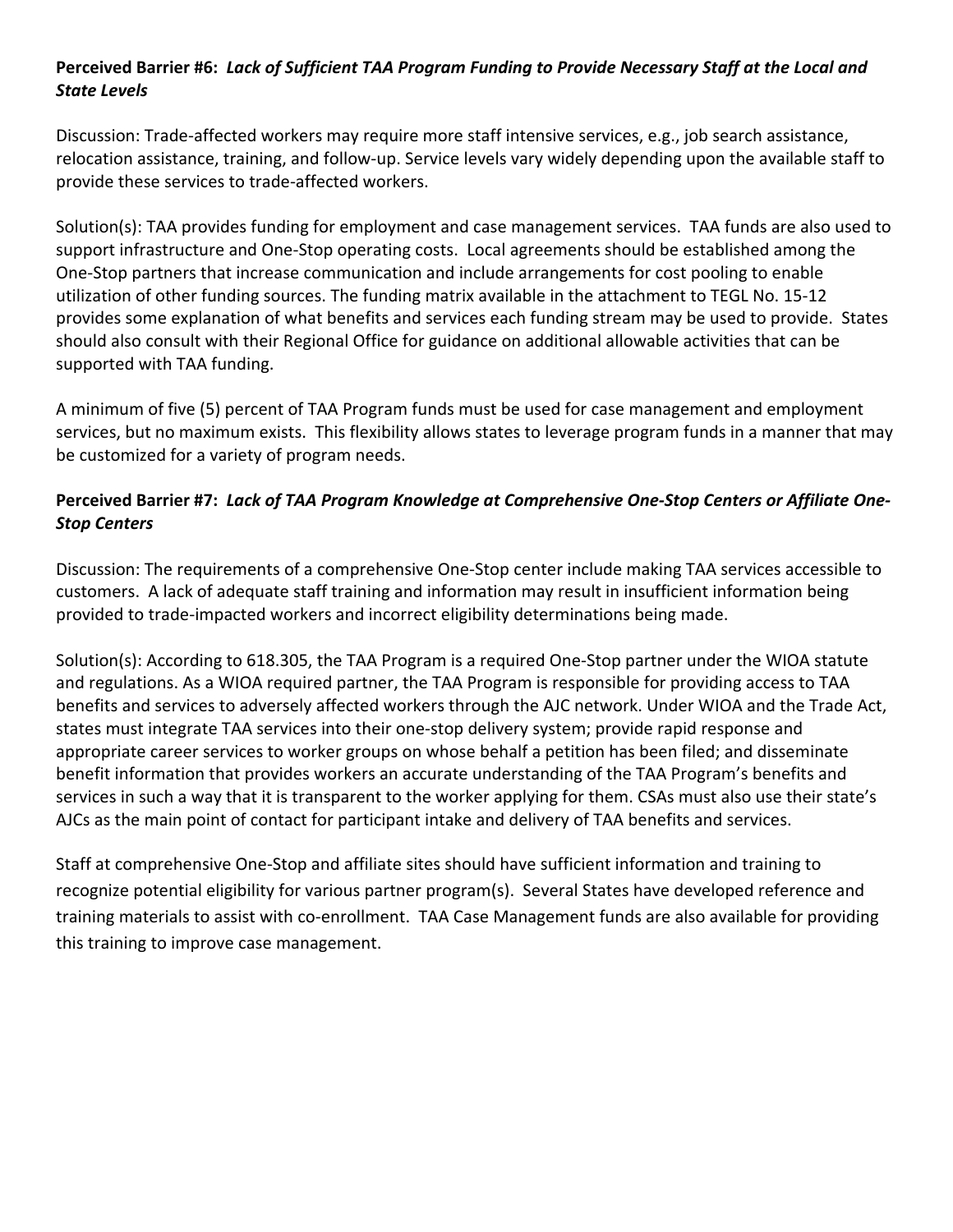#### **Perceived Barrier #8:** *Participants Who Only Receive Reemployment Trade Adjustment Assistance (RTAA) or Alternative Trade Adjustment Assistance (ATAA) Are Not Eligible for Dislocated Worker*

Discussion: ATAA/RTAA is a benefit for workers age 50 or older who do not earn more than \$50,000 annually in new employment. Recipients of ATAA/RTAA receive a wage supplement when the recipient accepts new employment at a lower wage. Because these participants must be employed, there is a perception that they do not meet the definition of WIOA Title I Dislocated Worker.

Solution(s): Co-Enrollment of TAA Participants in the Dislocated Worker Program is required, including for those who are recipients of ATAA/RTAA. Recipients of ATAA/RTAA meet the definition of Dislocated Worker; WIOA does not provide a deadline on the impact of a layoff.

#### **Perceived Barrier #9:** *Participants Who Only Receive Reemployment Trade Adjustment Assistance (RTAA) or Alternative Trade Adjustment Assistance (ATAA) Do Not Need the Benefits of Co-Enrollment*

Discussion: ATAA/RTAA is a benefit for workers age 50 or older who do not earn more than \$50,000 annually in new employment. Recipients of ATAA/RTAA receive a wage supplement when the recipient accepts new employment at a lower wage. Because these participants must be employed, there is a perception that they do not need to receive other services and be co-enrolled, especially given funding limitations.

Solution(s): ATAA/RTAA participants gain from services in the DW Program. If they are co-enrolled in the DW program, they can begin receiving employment and case management services while waiting to be determined eligible for the TAA Program. They may also need supportive services through the DW Program that cannot be identified at the point of enrollment. Additionally, data shows that RTAA participants who receive at least one case management services are more likely to retain their employment than those who do not. $^2$ 

 <sup>2</sup> Summit Consulting, LLC, under Contract #DOL-OPS-U-00912